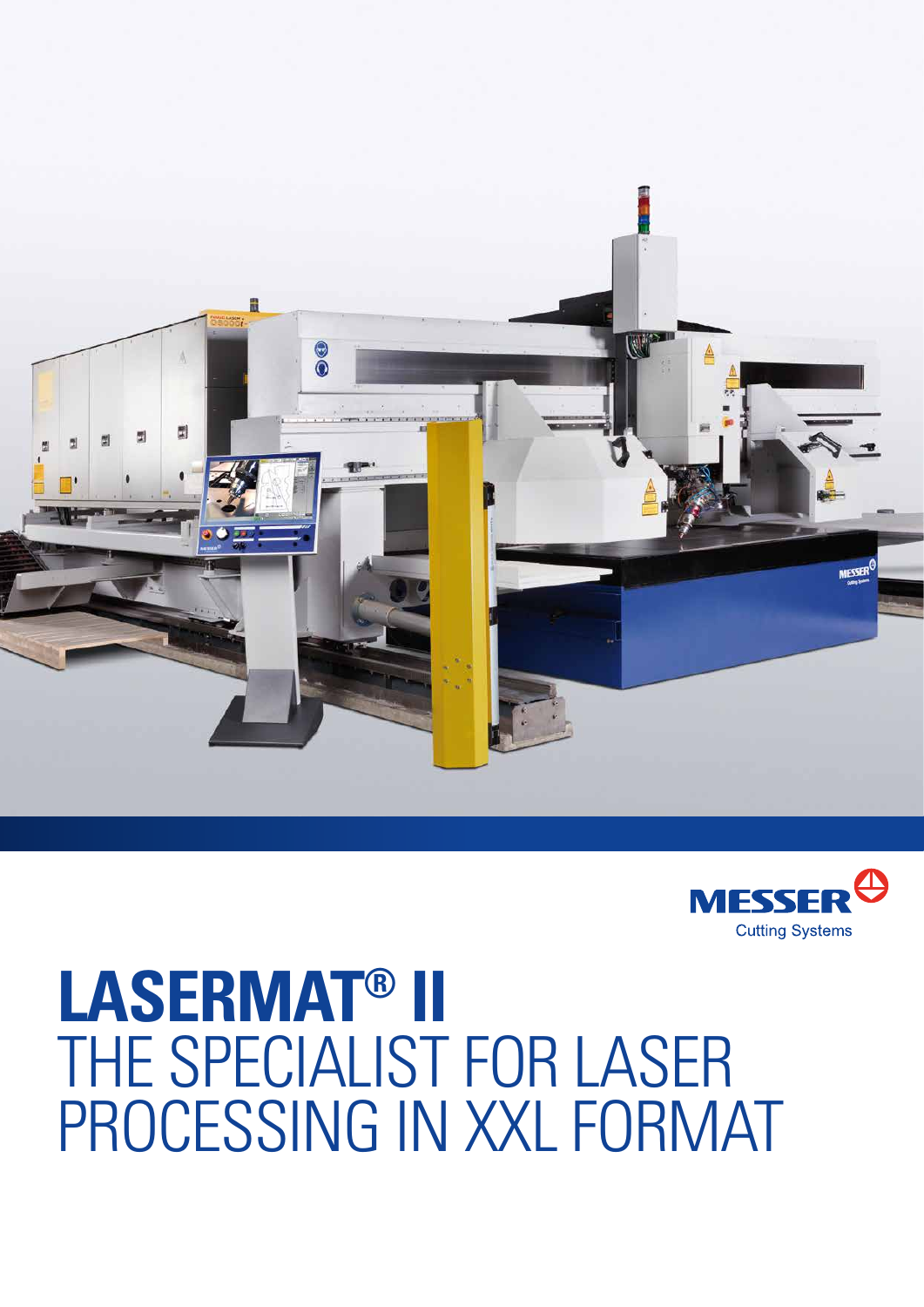## **LaserMat® II**  THE APEX OF QUALITY



**The new Global Control with 24" touch screen monitor offers much room, a clear operator guidance and can be flexibly configured if required**



**The infinitely rotating bevel head with magnetic collision protection enables bevel cuts up to 45°**



**Bevel example in Mild Steel: 15 mm 45° YDS and 30° VAS (cut quality depends upon material)**



**On request customer specific** is possible: e.g. Bevel cutting

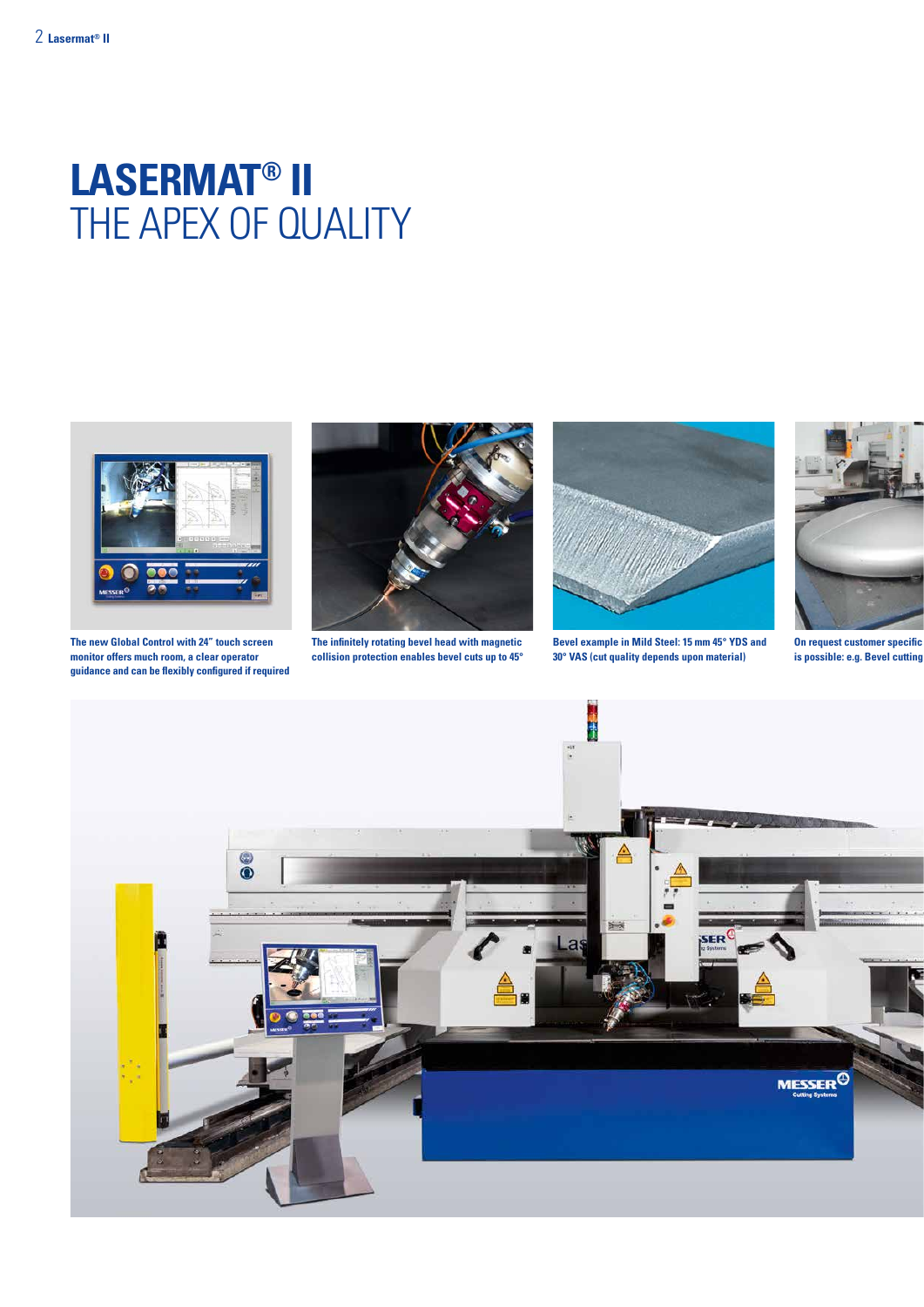

**On request customer specific special processing is possible: e.g. Bevel cutting in a dished end**



**The laser on-board protection hood together with the light barriers allow direct crane loading as well as loading and unloading during the cutting operation**



## **LaserMat® II**  The advantages

- Large area processing with the  $CO<sub>2</sub>$  Laser: on-board resonator
- Working widths up to 4500 mm, working lengths over 50 m
- Beam path length compensation guarantees the highest cut quality over the entire working area
- On-board laser protection hood (Laser protection class 1) permits direct crane loading even with large special formats or parts.
- A total enclosure, as required for fibre lasers, is not necessary
- Highly dynamic; simultaneous speeds up to 140 m/min, acceleration up to 0.5 g
- Track designed especially for laser, grouted after alignment and levelling
- Robust linear guides
- Highest positioning and repetitive accuracy
- Optimised fast process cycles
- Real time laser power control generates the shortest hole piercing times and the finest micro-stitches
- Infinitely rotating laser bevel head
- Continuous bevels from -45 $\degree$  to +45 $\degree$
- Special nozzles for bevel cutting in Stainless Steel
- The widest range of marking processes
- User specific customisation on request And many more…